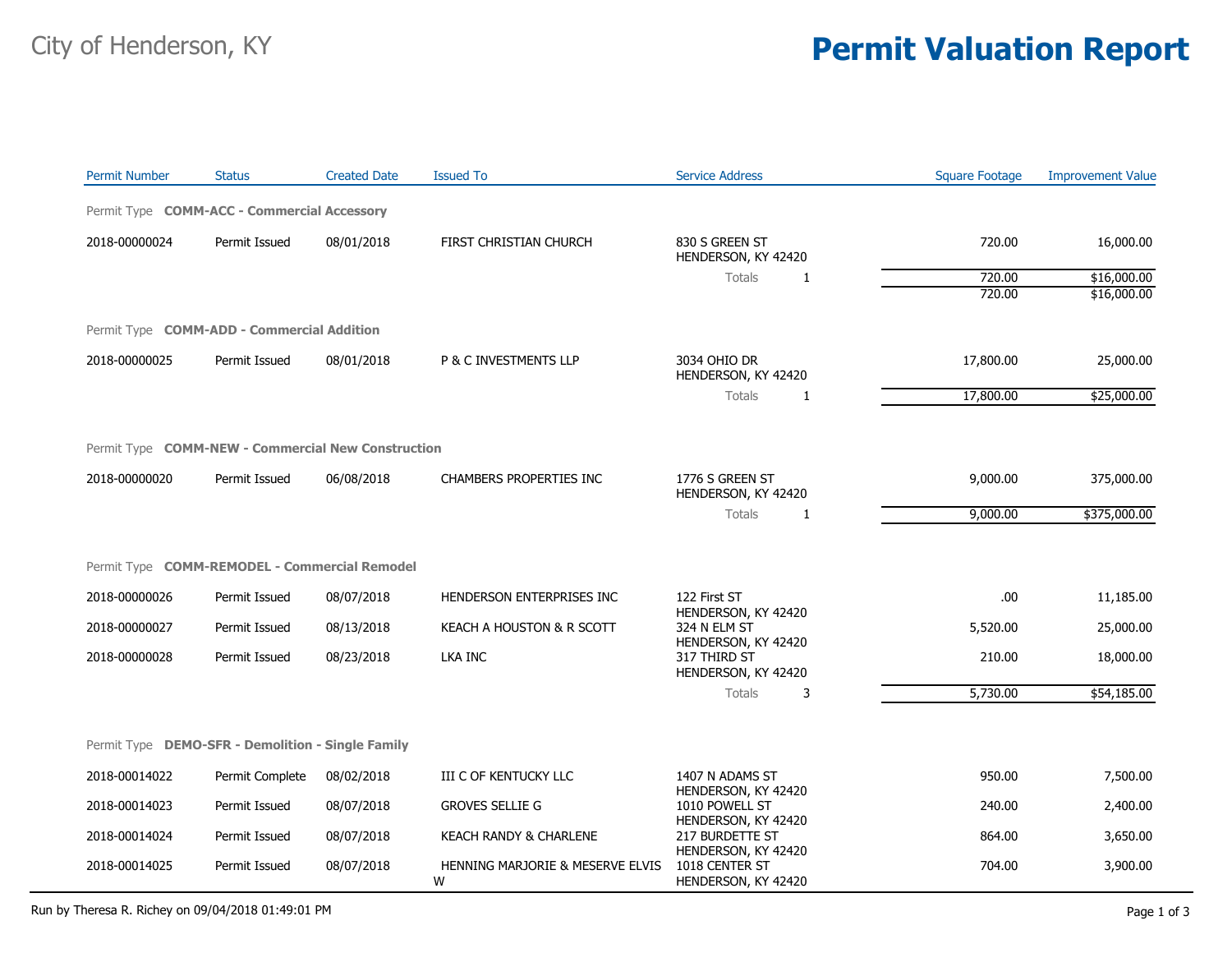## City of Henderson, KY **Permit Valuation Report**

| <b>Permit Number</b> | <b>Status</b>                                     | <b>Created Date</b> | <b>Issued To</b>                                  | <b>Service Address</b>                                             | <b>Square Footage</b> | <b>Improvement Value</b> |
|----------------------|---------------------------------------------------|---------------------|---------------------------------------------------|--------------------------------------------------------------------|-----------------------|--------------------------|
|                      | Permit Type DEMO-SFR - Demolition - Single Family |                     |                                                   |                                                                    |                       |                          |
| 2018-00014026        | Permit Issued                                     | 08/16/2018          | HENDERSON ADDICTION RECOVERY LLC 60 N MCKINLEY ST |                                                                    | 724.00                | 5,895.00                 |
| 2018-00014027        | Permit Issued                                     | 08/28/2018          | WILLIAMS LAFFOON C & KATIE                        | HENDERSON, KY 42420<br>435 S INGRAM ST<br>HENDERSON, KY 42420      | 1,256.00              | 5,500.00                 |
|                      |                                                   |                     |                                                   | Totals<br>6                                                        | 4,738.00              | \$28,845.00              |
|                      | Permit Type MH-NEW - Manufactured Home New        |                     |                                                   |                                                                    |                       |                          |
| 2018-00010005        | Permit Issued                                     | 08/08/2018          | SAUER SHARON & REEDER JERRY                       | 510 WATSON LN                                                      | 980.00                | 5,000.00                 |
| 2018-00010006        | Permit Issued                                     | 08/13/2018          | Shervetta Hodges                                  | HENDERSON, KY 42420<br>718 BRECKINRIDGE DR<br>HENDERSON, KY 42420  | 924.00                | 36,900.00                |
|                      |                                                   |                     |                                                   | Totals<br>2                                                        | 1,904.00              | \$41,900.00              |
|                      | Permit Type SFR-ACC - Single Family Accessory     |                     |                                                   |                                                                    |                       |                          |
| 2018-00005026        | Permit Issued                                     | 04/16/2018          | MORROW BRYAN II & KELLEY                          | 2724 BRETTWOOD LN                                                  | 288.00                | 5,000.00                 |
| 2018-00005057        | Permit Issued                                     | 07/17/2018          | DEL KENARD & TAMARA HUST                          | HENDERSON, KY 42420<br>461 HEARTHSTONE LN                          | 192.00                | 4,000.00                 |
| 2018-00005062        | Permit Issued                                     | 08/06/2018          | SHELTON KRISTY K                                  | HENDERSON, KY 42420<br>3107 COPPER CREEK DR<br>HENDERSON, KY 42420 | 900.00                | 45,000.00                |
| 2018-00005063        | Permit Issued                                     | 08/07/2018          | COX HEATH ALLEN & SARAH ELIZABETH                 | 2386 COBBLESTONE DR<br>HENDERSON, KY 42420                         | 49.00                 | 300.00                   |
| 2018-00005064        | Permit Issued                                     | 08/08/2018          | FLOYD THOMAS & DEBORAH                            | 430 CHERRY ST<br>HENDERSON, KY 42420                               | 1,008.00              | 40,000.00                |
| 2018-00005065        | Permit Issued                                     | 08/09/2018          | EDGERSON WILBERT JR & HAZEL M                     | 825 DR MARTIN LUTHER KING JR<br><b>AVE</b>                         | 290.00                | 1,000.00                 |
| 2018-00005067        | Permit Issued                                     | 08/17/2018          | <b>BAER KEVIN J</b>                               | HENDERSON, KY 42420<br>2301 SUNSET LN<br>HENDERSON, KY 42420       | 1,152.00              | 15,000.00                |
| 2018-00005068        | Permit Issued                                     | 08/20/2018          | WILLIAMS WILLIAM ROY                              | 615 CENTER ST<br>HENDERSON, KY 42420                               | .00.                  | 5,300.00                 |
| 2018-00005069        | Permit Issued                                     | 08/23/2018          | KELSEY SCOTT L & TRACEY L                         | 621 CENTER ST<br>HENDERSON, KY 42420                               | 120.00                | 2,000.00                 |
| 2018-00005070        | Permit Issued                                     | 08/23/2018          | HAILMAN KENNETH R & CHARLOTTE                     | 832 SECOND ST<br>HENDERSON, KY 42420                               | 80.00                 | 319.00                   |